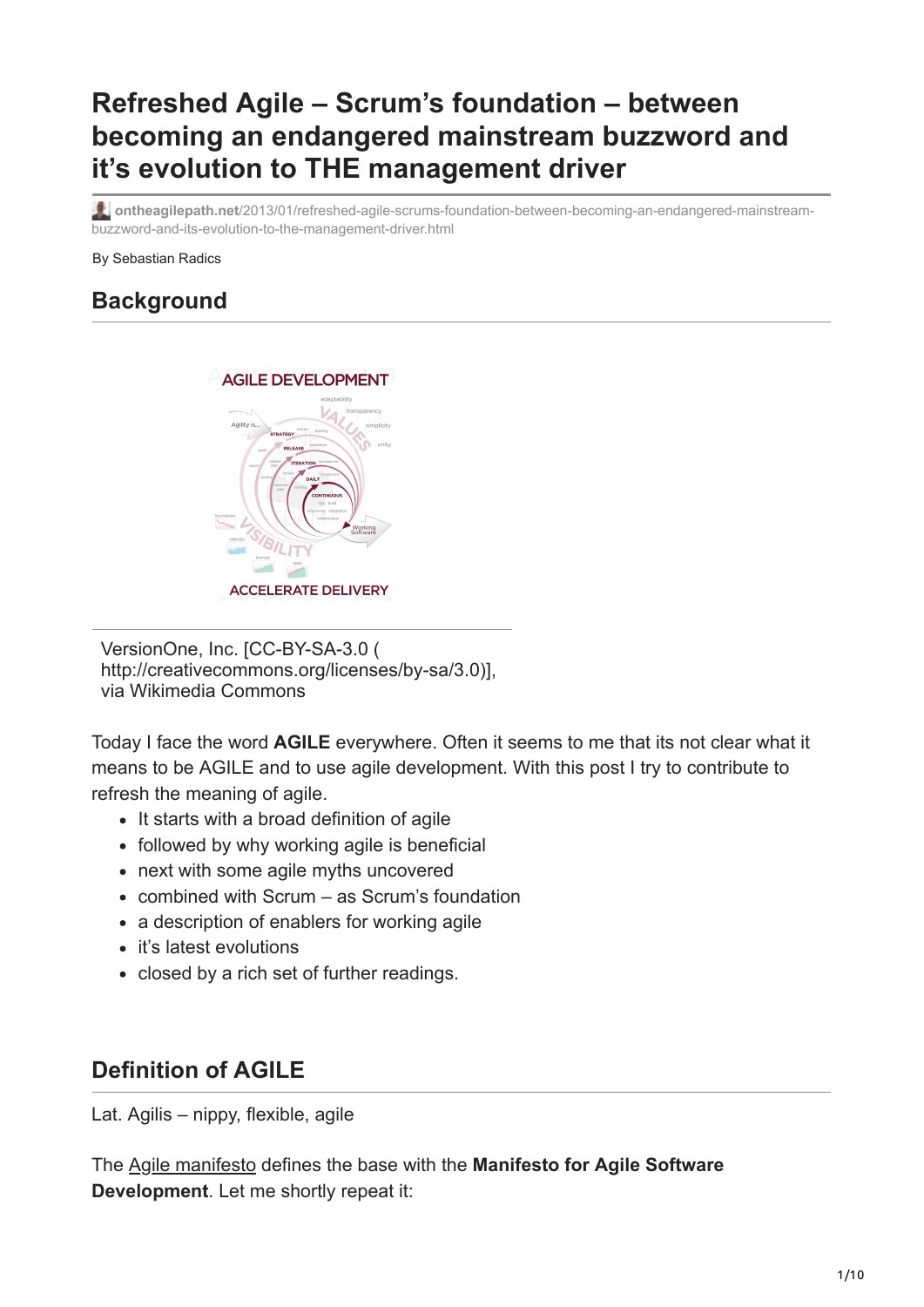**Individuals and interactions** over processes and tools

**Working software** over comprehensive documentation

**Customer collaboration** over contract negotiation

**Responding to change** over following a plan

That is, while there is value in the items on the right, we value the items on the left more.

The Agile manifesto is based on [12 principles of Agile Software.](http://agilemanifesto.org/principles.html)

Agile development **uses an empirical process based on empirical measurement** of the outcome produced in a defined interval of time. Its controlled by the manipulation of system constraints that:

- aims to have constant stabilization and optimization
- is done iteratively and incrementally.

It is **based on a pull system** (instead of a push system) – that means:

- **teams decide about its pace** how much can be done in the next iteration. It pulls the next stories instead of getting it pushed through management.
- it is **respecting peoples own rhythm and capacity** leading to more learning and creativity
- it **enables collective learning and collaboration** between team members as the teams decide how to work on the next functionality

Agile development:

- **acknowledges that the knowledge and skills lie within the "worker"** and is not longer limited to decision makers.
- aims to **improve efficiency and effectivity** by:
	- focussing on value delivery and removing non valuable activities
	- working toward the business' goals optimizing workflows and information flows
	- $\circ$  attention to symptoms of overburden to avoid later rework and dysfunctions
- recognizes that **work is fundamentally iterative learning**
- **shifts the management** model from being in charge **to being connected**.

It implies – **The discipline of making timely good decisions based on the shared understanding of a problem**.

It – **Expects performance and forces action if it does not occur**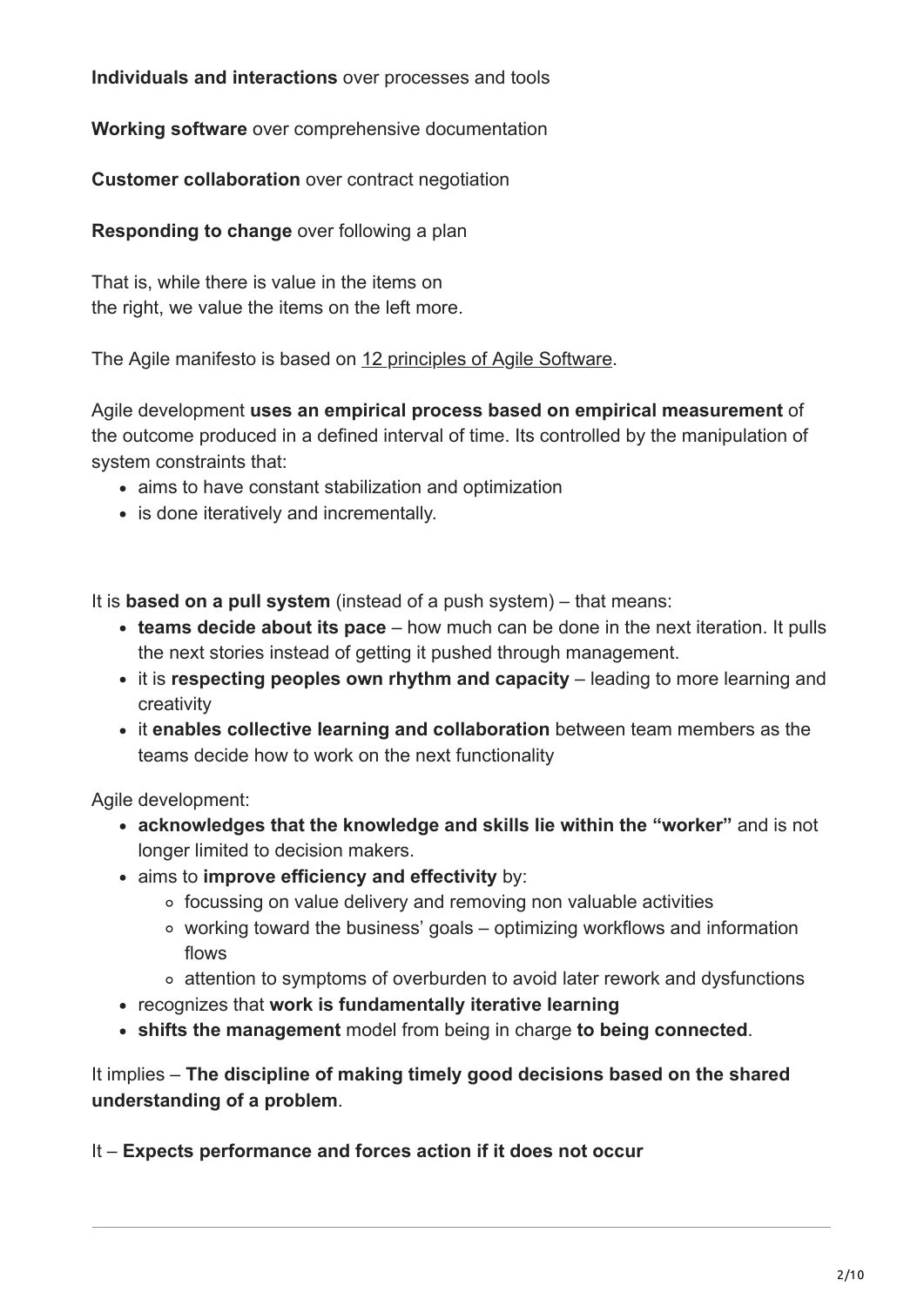# **Why working agile is beneficial**

- Fosters managing changing priorities
- Improves project visibility
- Increases productivity
- Improves team morale
- Faster, accelerated time to market
- Better alignment of IT with business needs
- Enhanced software quality (maintainability/extensibility)
- Simplified development process
- Risk reduction
- Improves/Increases engineering discipline

|                                                   | ● Don't Know ● Got Worse ● No Benefit ● Got Better |                 |
|---------------------------------------------------|----------------------------------------------------|-----------------|
| Ability to manage changing priorities             |                                                    | 84%             |
| Improved project visibility                       | 77%                                                |                 |
| Increased productivity                            | 75%                                                | Ш               |
| Improved team morale                              | 72%                                                | 139             |
| Faster time-to-market                             | 71%                                                | 15.2            |
| Better alignment between IT & Business Objectives | 68%                                                | 17 <sub>3</sub> |
| Enhanced software quality                         | 68%                                                | 17 <sub>9</sub> |
| Simplify development process                      | 68%                                                | 16 <sub>3</sub> |
| Reduce risk                                       | 65%                                                | 19:             |
| Improved/increased engineering discipline         | 62%                                                | 21              |
| Enhanced software maintainability/extensibility   | 60%<br>25                                          |                 |
| Reduce cost                                       | 49%<br>28                                          |                 |
| Manage distributed teams                          | 41%<br>35 <sub>5</sub>                             |                 |

Source: Version One survey from 07/2011 – http://www.versionone.com/state\_of\_agile\_development\_survey/11/

# **Some agile myths uncovered**

#### *Agile is not the silver bullet*

- you can fail as in any other project
- but you might fail sooner

#### *Agile teams don't do documentation*

they eliminate waste and don't write unnecessary documentation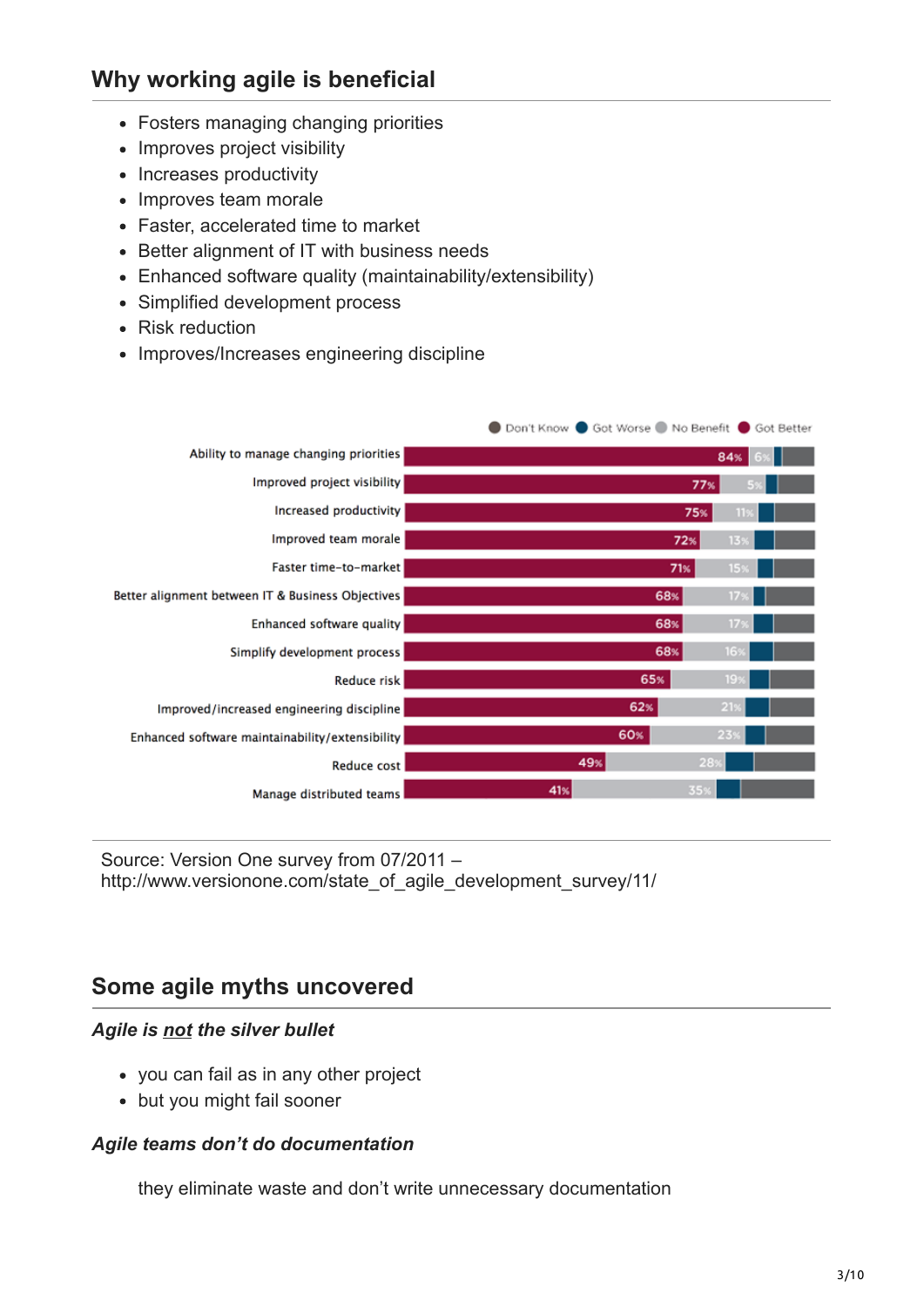### *Agile is anti planning*

- in agile development you plan extensively on multiple levels
	- you create a release plan
	- an iteration plan
	- an plan you daily work in the daily standup
- you use different tools for planning e.g. Scrum
	- o the Product Backlog is your prioritized plan what to build
	- ∘ the Sprint Backlog is your plan what and how to build in your current iteration
	- o the Sprint Burndown Chart and Release Burndown Chart provide you the progress overview
- all planning artefacts are highly visible



### *Agile is undisciplined*

- $\bullet$  in fact agile development is extremely disciplined
	- you work with constant in time testing (using techniques like TDD and unit testing)
	- you seek for various ways of feedback showing what and how you did something (Daily Scrum, Sprint Reviews, Retrospectives)
	- you optimize your continuous delivery with the aim to ship regularly
	- $\circ$  you update the plan regularly every sprint and produce a high visibility allowing early intervention and adoption

### *Agile is anti-architecture*

- you don't over-architecture and plan your architecture in time avoiding to much waste in the beginning
- this way you avoid over engineering
- KISS as the driving principle (but still considering the constraints for your project like scalability needs, security needs, performance needs)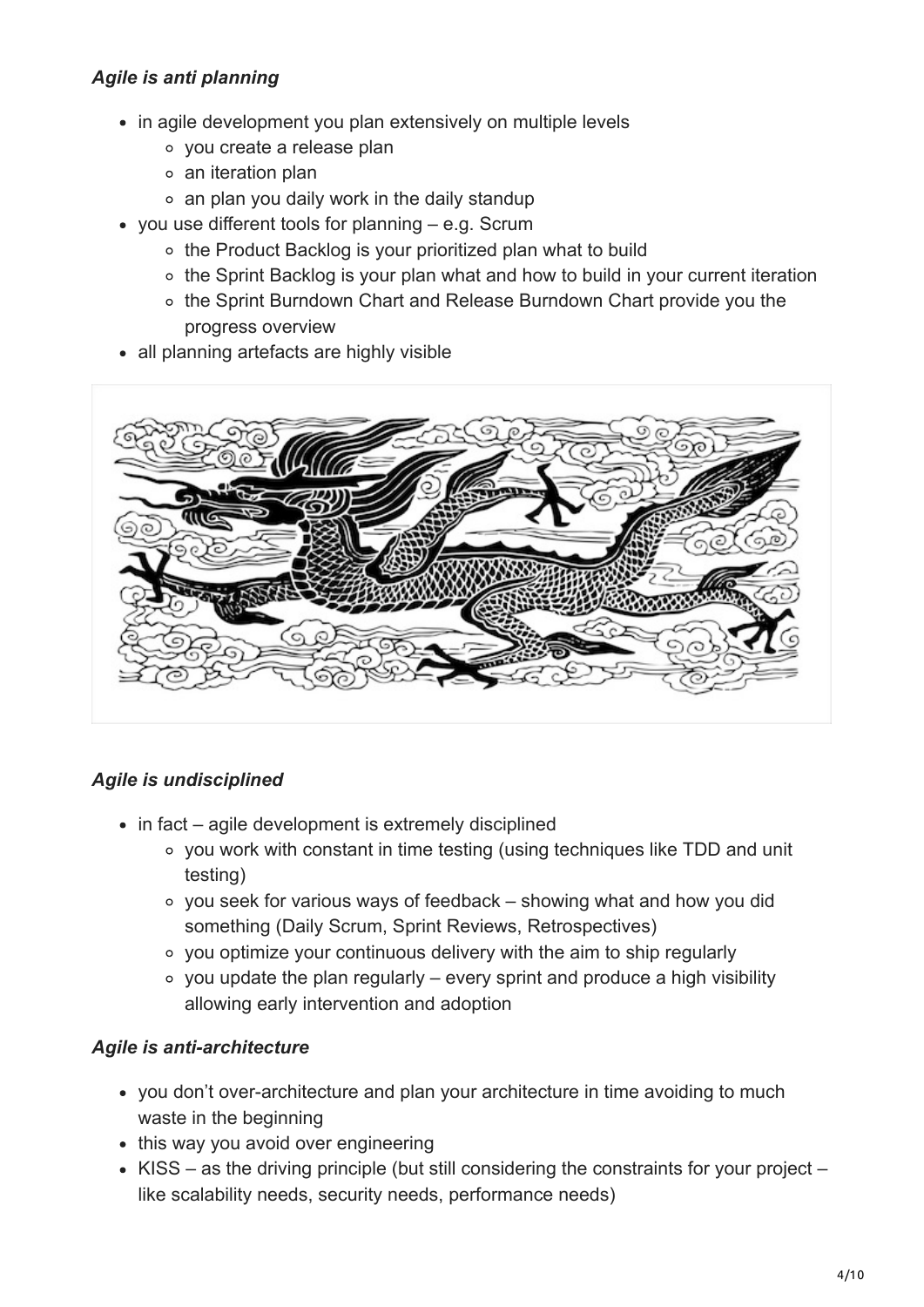$\bullet$  like any other software process  $-$  scales not that great

# **Agile – the foundation of Scrum**

The [12 principles of Agile Software](http://agilemanifesto.org/principles.html) build the foundation of Scrum. Each principle can be mapped to artefacts of Scrum. The following is a mapping of Scrum artefacts to the principles (headlines for principles are shortened):

### **Principle: Highest priority is to satisfy the customer**

- Prioritized product backlog
- Sprint reviews to enable fast feedback from customer to developers
- Incremental delivery fast usage by customer and early feedback and learning
- Using user stories to describe business functionality in the domain language of the business expert

#### **Principle: Welcome changing requirements**

- No big up front planning, documentation and design
- Early feedback to spot need for change (through reviews and working software)
- Combined with agile development techniques known from XP (TDD, pair programming, clean code, refactorings)

#### **Principle: Deliver frequently**

- Stories as a small piece of business functionality
- Incremental and iterative development Sprints & potential shippable products

#### **Principle: Business people and developers work together daily**

Product Owner involvement – as part of the Scrum team

#### **Principle: Build around motivated individuals**

- Empowered teams (decision on how to build it by the development team, decision what to build by the product owner as part of the Scrum team)
- Using retrospectives to clarify topics in time and welcome conflicts and their resolving

#### **Principle: Face to face communication**

- Daily Scrum meeting
- Sprint planning (including Product Owners, Customers and stakeholders)
- Retrospectives

#### **Principle: Working software as the primary measure**

- Sprint goals combined with sprint forecast and included user stories
- Velocity based on user stories delivered according to the Definition of Done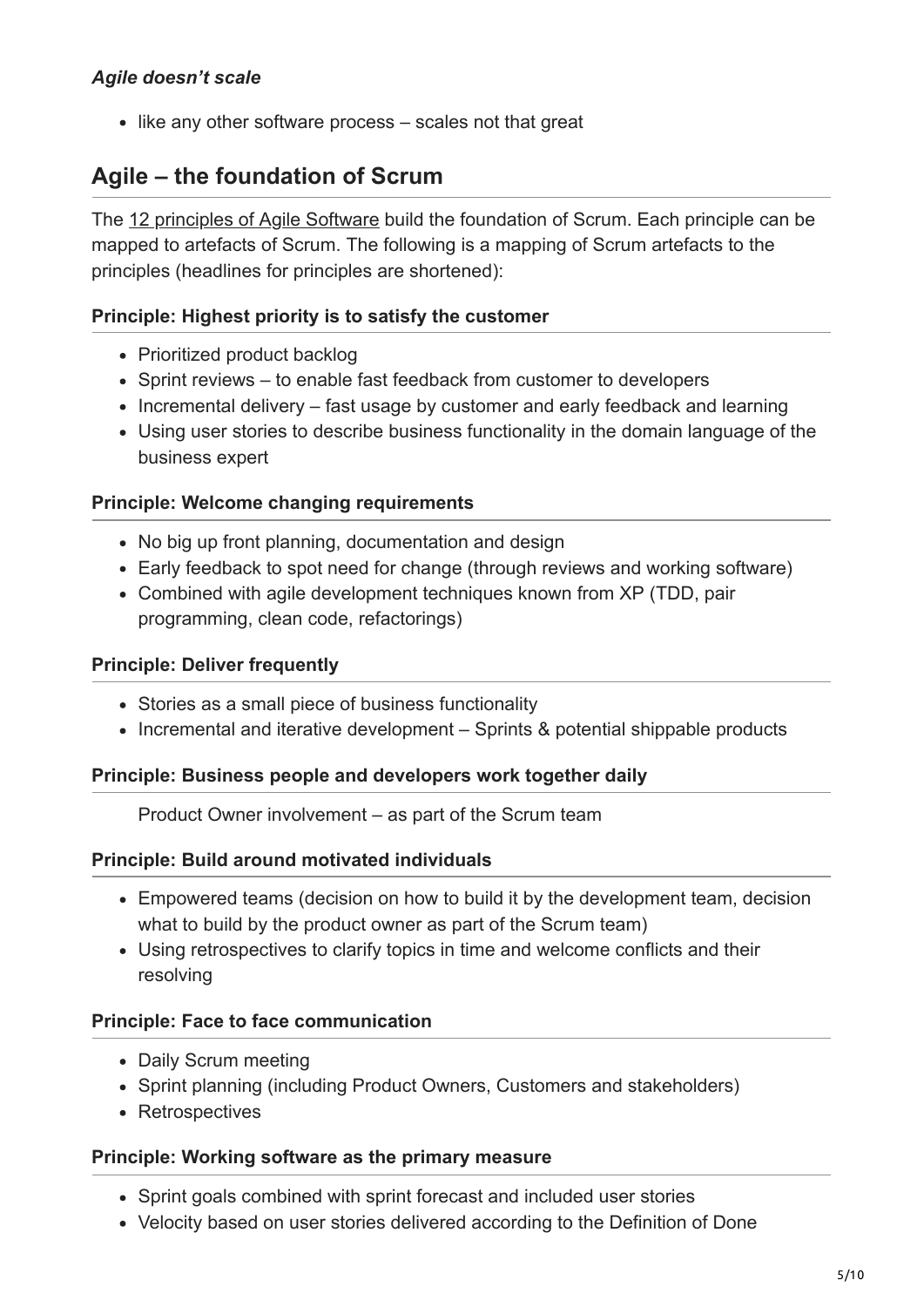#### **Principle: Sustainable development**

- Incremental development that avoids having big bang releases and to heavy end of release workload
- Early feedback to discover bugs early and in smaller numbers

#### **Principle: Technical excellence and good design**

- Only scope is flexible. Time, cost and quality are fixed
- In combination with XP development techniques (TDD, refactorings, pair programming)
- Usage of the Definition of Done as quality gate

#### **Principle: Self organizing teams**

Scrum teams with a strong Scrum Master who ensures the self organization takes place

### **Principle: Reflection**

Using the retrospective, sprint review and daily scrum

# **Enablers for AGILITY**



# **Effective and efficient communication**

Ask yourself: How long does it take that an information is passed from one employee to another including understanding? How many interactions should occur in a healthy environment?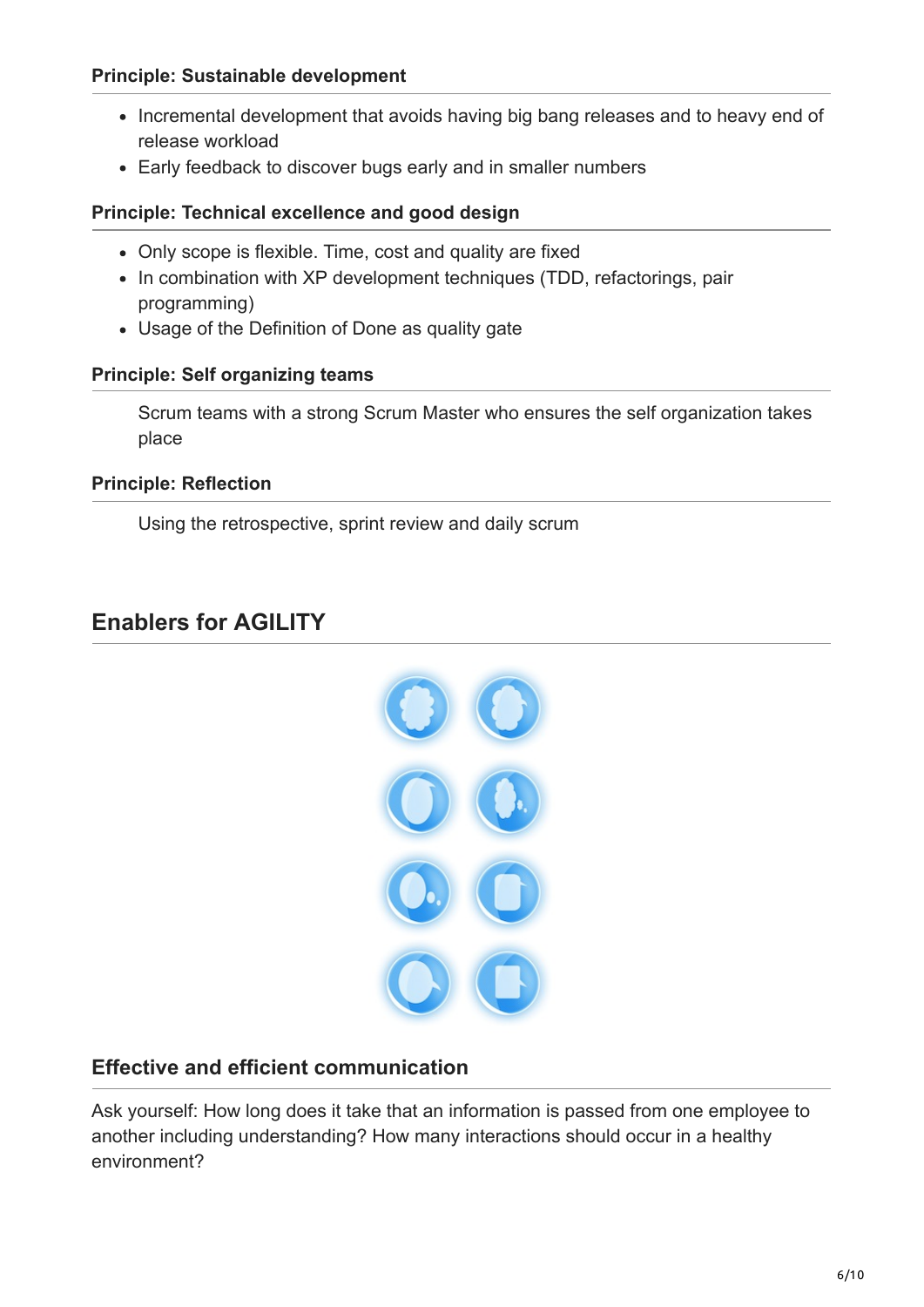- agile strives for collocated teams not only onside but also enabling intensive communication between business and development. Teams working on a common project should be located near each other.
- you can expect a delay of >5 minutes if an employee needs to walk through your company
- collocations fosters the kind of information that is exchanged (assumption is replaced by face to face communication)

#### **Consider communication modalities**

- physical distance between each other
- 3D view changes the way we communicate (and gets lost with remote communication)
- smell (e.g. we can smell fear)
- body movement
- touches
- sounds
- view distance

Much of these communication influencing parts get lost with remote communication

### **Choose proper information carriers**

Strives for having the least effort to get an information

- see frequent changes
- use whiteboards and flipcharts
- place information on walls

### **Consider information cost aspects**

- achieve cost reduction through osmotic communication collocated you can hear project information with one ear (as a kind of ground noise)
- enable fast information detection and transformation (e.g. through pair programming or sitting beside each other – you already see if your team member starts searching for something and can offer help immediately)
- save costs by having questions raised instead of withholding information and building on assumptions (that could cause much higher costs at a later point in time)

# **Goal orientation**

Goals provide the information in which direction to go. They present consequences of actions and enable course corrections. In additions goals provide the purpose for the direction.

# **7 underlaying principles**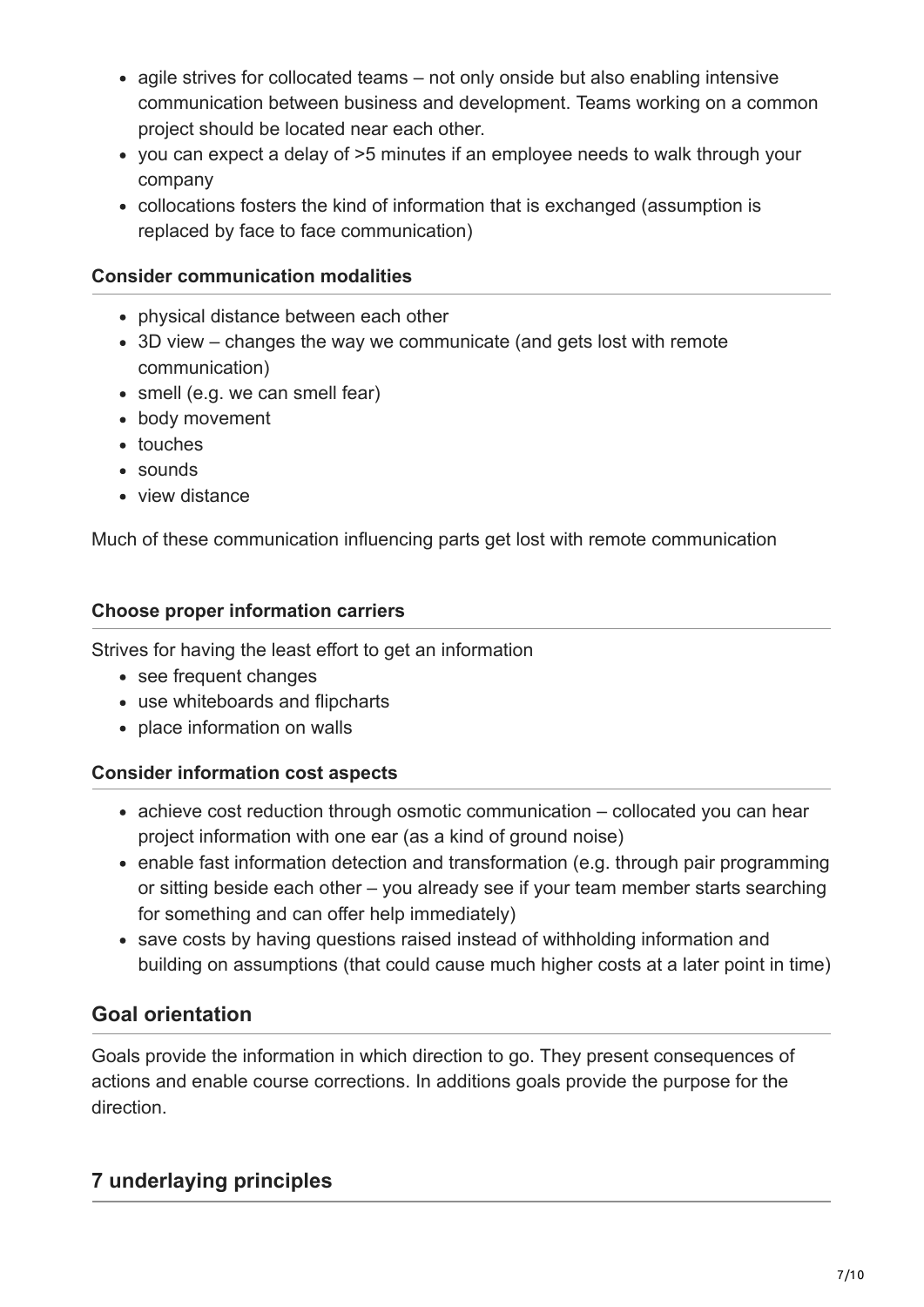

- **Interactive and direct communication** is the cheapest and fastes channel for information exchange
- **Unbalanced methodology is costly**
	- Consider what artefacts you really need for your development (what reports, documentation)
	- Define what is and scan for waste
	- Keep in mind the even little bureaucracy produces in sum high costs
- The **bigger the team size** the **heavier** the necessary **methodology**
- **Consider the level of criticality** to derive the necessary methodology and ceremonies – 4 levels
	- loss of comfort
	- o loss of relative money (can be compensated by manual rework)
	- loss of relevant money (company can go bankrupt)
	- loss of life
- **Increasing feedback and communication** within the team reduces the need for intermediate results (like prototypes, reports, project plans)
	- fostered by fast deliveries
- **Disciplin, skills and understanding** vs. process, formalities and documentation
	- process is not equal to discipline
	- $\circ$  formality is not equal to skill
	- documentation is not understanding
- For **activities without bottlenecks** you can dispense efficiency
	- team members that are bottlenecks need to work as efficient as possible
	- do everything to improve speed of finishing bottleneck activities
		- Can someone else take it?
		- Do more people help?
		- Can you use better/other tools?

### **Consequences**

- Make teams better and not bigger
- Adding people to projects is costly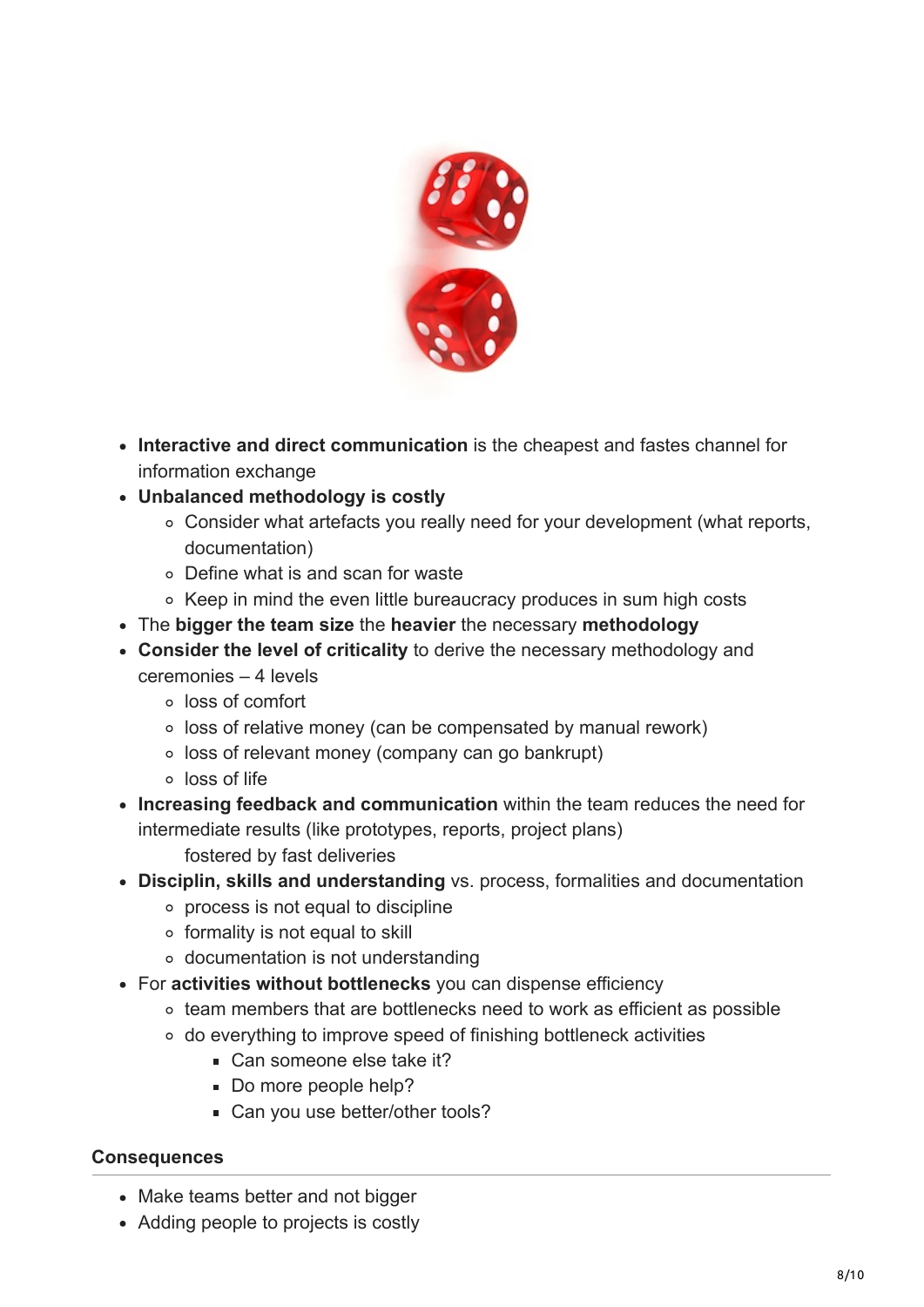- Lightweight methodologies are better until the problem gets to big
- Stretch methodologies to fit start with less and increase if necessary

### **Consider sweet spots**



Sweet spots refer to the optimum you can reach for being agile.

- 2-8 people in one room (according to science the sweet spot is 5)
- having experts on side (fast feedback and more ideas)
- having automated regression testing
- incremental development
- having experienced developers in the team (are 2-10 time more productive)

# **Latest evolutions**

Kent Beck provided some nice additions to the existing [Agile manifesto](http://agilemanifesto.org/) related to working with start-ups but also relevant for standard projects.

**Team vision and discipline over** Individuals and interactions (over processes and tools)

**Validated learning over** Working software (over comprehensive documentation)

**Customer discovery over** Customer collaboration (over contract negotiation)

**Initiating change over** Responding to change (over following a plan)

That is, while there is value in the items on the right, we value the items on the left more.

Watch live video from Startup Lessons Learned on Justin.tv

# **Further readings**